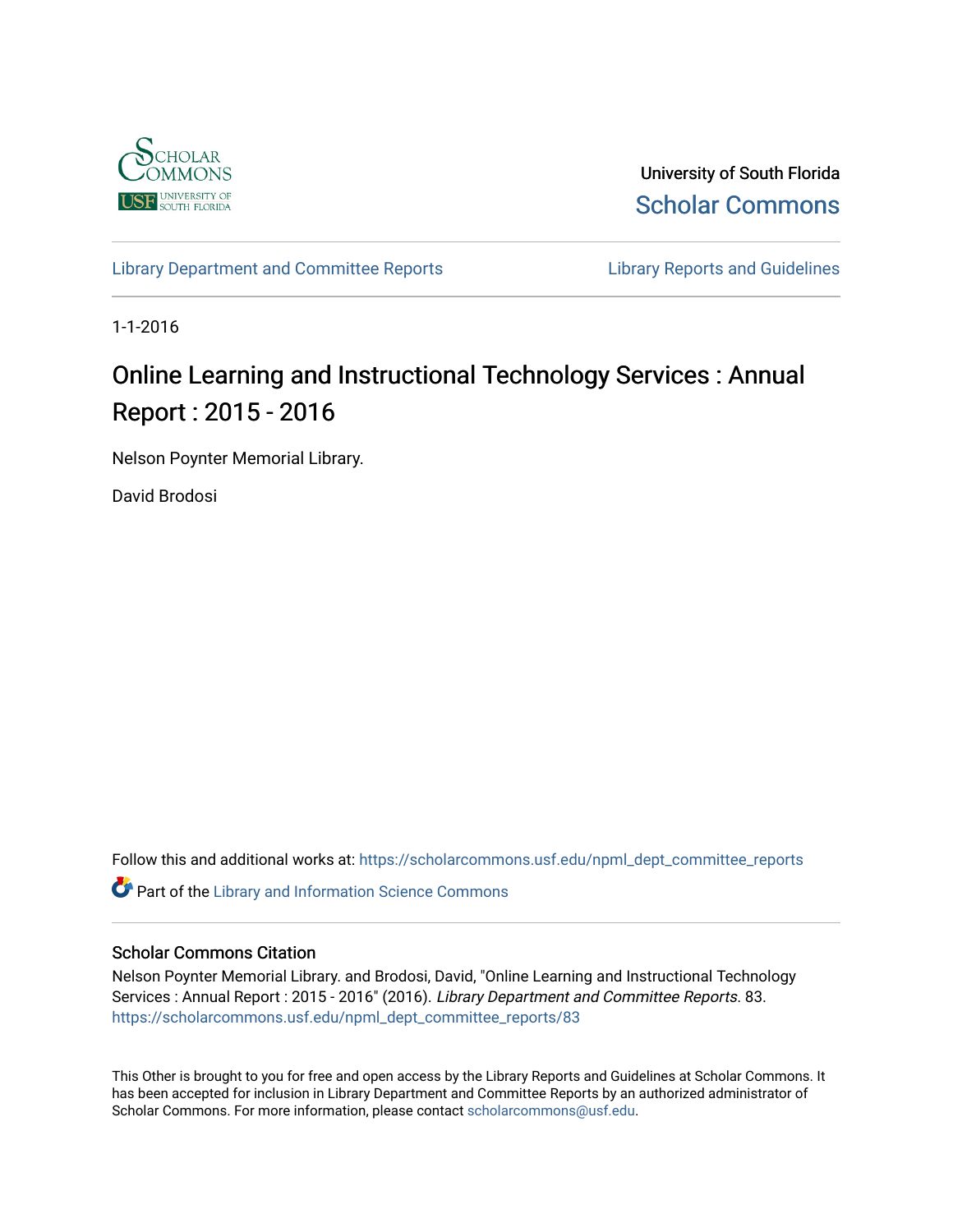

# **Online Learning and Instructional Technology Services AY 2015-2016 Annual Report**

David Brodosi, Associate Director Stephanie Fuhr, Instructional Designer Karla Kmetz, Manager Design Services Corinne Kovich, Office Manager Michael Mathon, Media Specialist Chris Mojica, Instructional Technologist Amanda Smolen, Instructional Media Developer Robert Vessenmeyer, Media Specialist Otis Wilder, Instructional Designer Ricky Zager, Instructional Designer

The Online Learning and Instructional Technology Services Unit of the Nelson Poynter Memorial Library is an interdisciplinary working group of professionals organized around supporting our faculty and students at USFSP.

Online Learning and Instructional Technology Services consists of four core service units: Classroom Technology Services, Instructional Design Services, Video Production Services, and Faculty Professional Development Services. This platform provides resources and best practices that cover teaching technology support for our face-to-face courses and online/hybrid course design.

This end of year report provides an overview of the initiatives, projects and accomplishments for academic year 2015-2016. As the department and campus view for online learning changes over the next few years, it's important to know what has been accomplished and what new support services have been developed for faculty and students.

#### **Classroom Technology Services**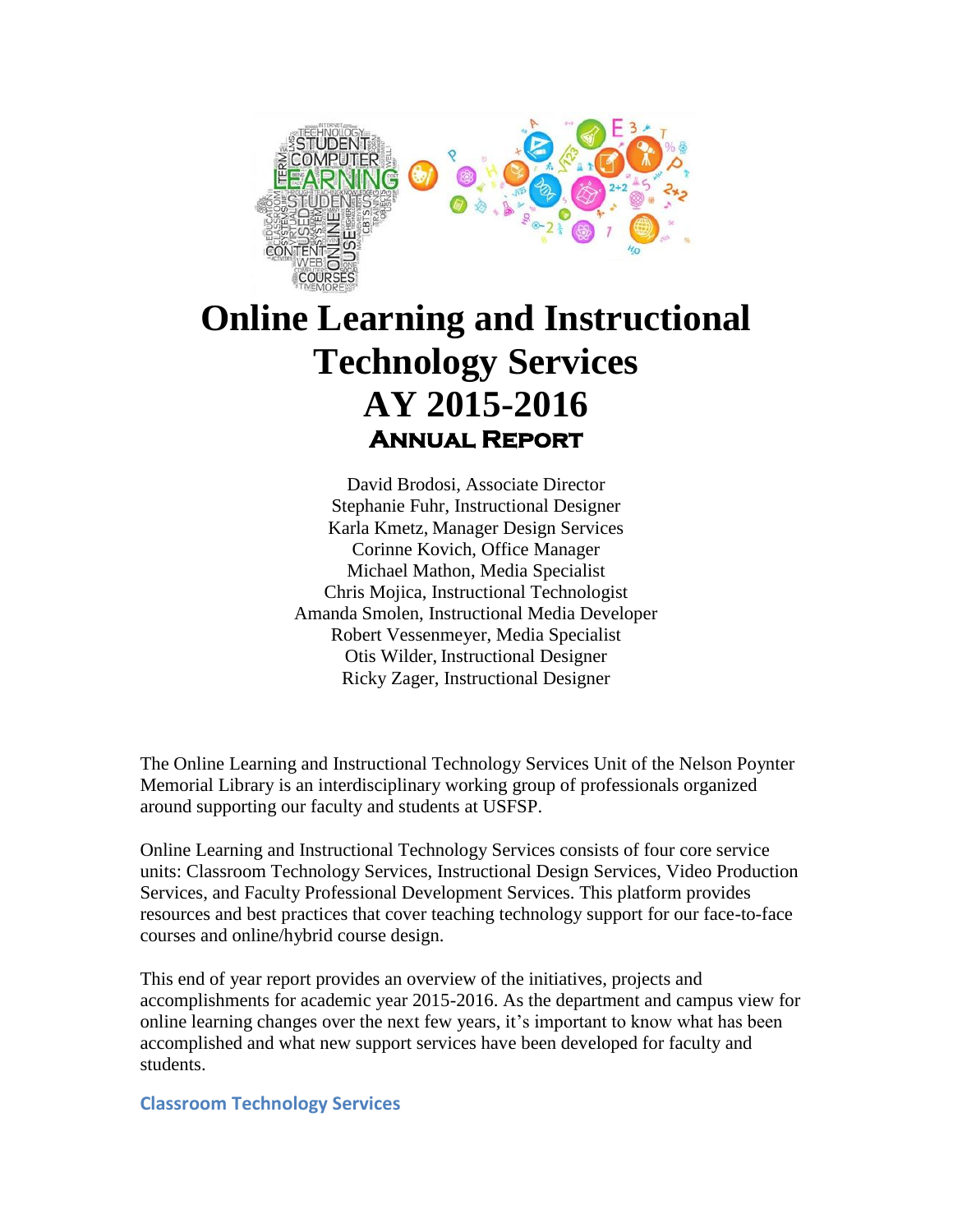Classroom Technology Services is responsible for the teaching technologies found within the USF St. Petersburg smart classrooms. The unit is focused on supporting the University in its teaching, learning and research endeavors. The unit supports, services, and upgrades all of the equipment within campus teaching spaces and responds via its Help Desk to any problems that users may encounter. The unit prides itself on quick response to requests, technical support, and other services. Digital audiovisual services are provided to faculty, students and staff to develop multimedia packages for teaching, delivery of information, learning and research.

#### *Notable Initiatives and Accomplishments:*

The trend in modern AV technology continues to move toward a greater integration with an ever widening range of sources. This has bolstered the need to design, house, and maintain more complex AV systems to manage the demand. In the eyes of technicians what used to be a simple step-by-step troubleshooting process has evolved into a technical tightrope. Observing this trend was undertaken, the goal of which was to take stock of our current AV control systems and to simplify as much as possible the servicing of classroom equipment. Over the summer and into the fall of 2015, a repository was created to store a clone of each classroom's unique control profile. This allows a technician to instantly revert back to a working profile without having to spend time trying to rebuild a broken profile. This process limits the time classrooms are offline for repairs. In most cases, all equipment in a smart classroom can be replaced within 30 minutes.

The department has also been involved with the completion of two major campus technology projects. The first project involved the technology refresh of twelve technology classrooms inside the Science & Technology building along with refreshing four Davis classrooms. The second project incorporated the redesign and repurposing of six technology classrooms as well as an Auditorium/Lecture Hall in Harbor Hall. These rooms now incorporate state-of-the-art HD technology that allows faculty to connect more mobile devices to help enhance the teaching and learning process.

The department has been integral in the planning and preparations with the new Kate Tiedemann College of Business building. The project's final plans have been approved and tentitive installation of the audio video equipment will commence late September or early October. The install is expected to last two weeks and will consist of 33 new academic spaces. These include a large 200 seat auditorium and community room, a state-of-the-art trade and sell room, a computer lab, and additional rooms that consists of board rooms, conference rooms and seminar rooms. Once completed, the technology will be tested, documentation created and training for faculty and staff offered. With the additions to the current number of technology classrooms and future installations, it has become necessary to increase our technical staff to meet the demand. We have increased our staff by hiring an Instructional Technologist in May 2016. This brings our support staff to 2.25 FTE to support 85 academic spaces around campus.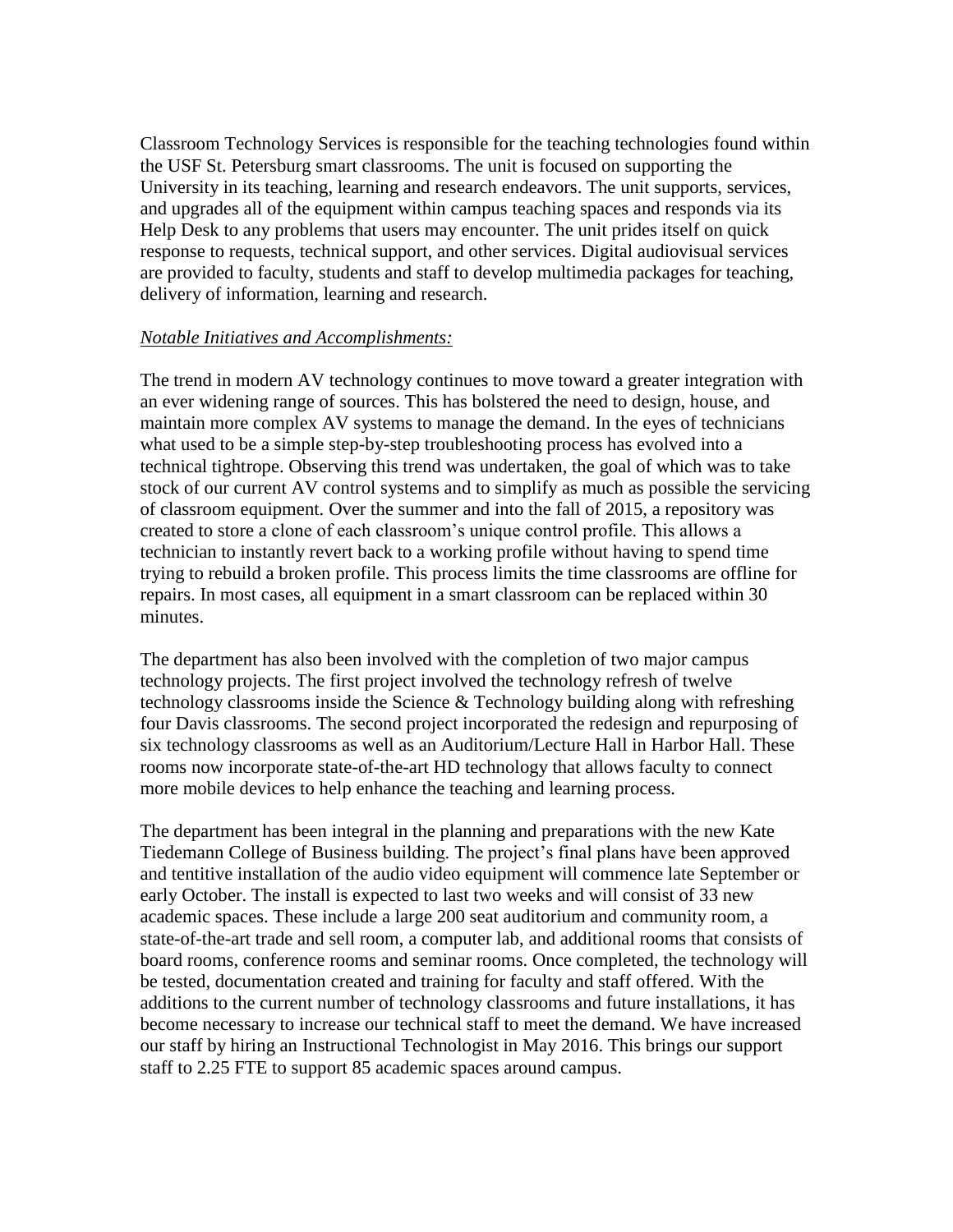ID Card Operations AY 2015-16

● 2,362 ID Cards produced

Classroom Service Requests AY 2015-16

- $\bullet$  July 2015 2 Tickets
- August  $2015 8$  Tickets
- September 2015 31 Tickets
- October 2015 12 Tickets
- November 2015 11 Tickets
- December 2015 5 Tickets
- January 2016 54 Tickets (new classroom training in STG/DAV)
- February 2016 19 Tickets
- $\bullet$  March 2016  $\bullet$  21 Tickets
- $\bullet$  April 2016 0 Tickets
- May  $2016$  1 Ticket
- $\bullet$  June 2016 1 Ticket

Total : 165 Tickets serviced from July 1st 2015 - June 30th 2016

#### **Instructional Design Services**

The Instructional Design unit extends the University of South Florida St. Petersburg's academic and technology resources to help faculty and instructional staff enhance their teaching and learning. Instructional Designers and Multimedia Developers assist faculty in the form of consultation, design, development and/or maintenance for online and blended learning environments.

#### *Notable Initiatives and Accomplishments:*

From July 2015 through June 2016, 87 courses received instructional design, multimedia production, quality matters review and canvas support through the unit. This figure does not take into account multiple semesters or sections of the same course.

In partnership with the College of Education, Instructional Designers created an online orientation course for adjunct faculty that was released for the Fall semester of 2015. This course, hosted within Canvas, introduces new adjunct faculty to aspects of their new position such as account information, campus resources, academic program policies and standards, teaching and learning resources, and Canvas basics. Development of the online orientation for adjunct faculty in the Kate Tiedemann College of Business and the College of Arts and Sciences continues.

The USF System implemented a secure exam proctoring program called "Proctorio" in the Spring semester of 2016. Proctorio is a program that records internet traffic, webcam, audio and more while students are taking an online exam in order for faculty to review for academic integrity issues. Instructional Designers assisted with faculty and student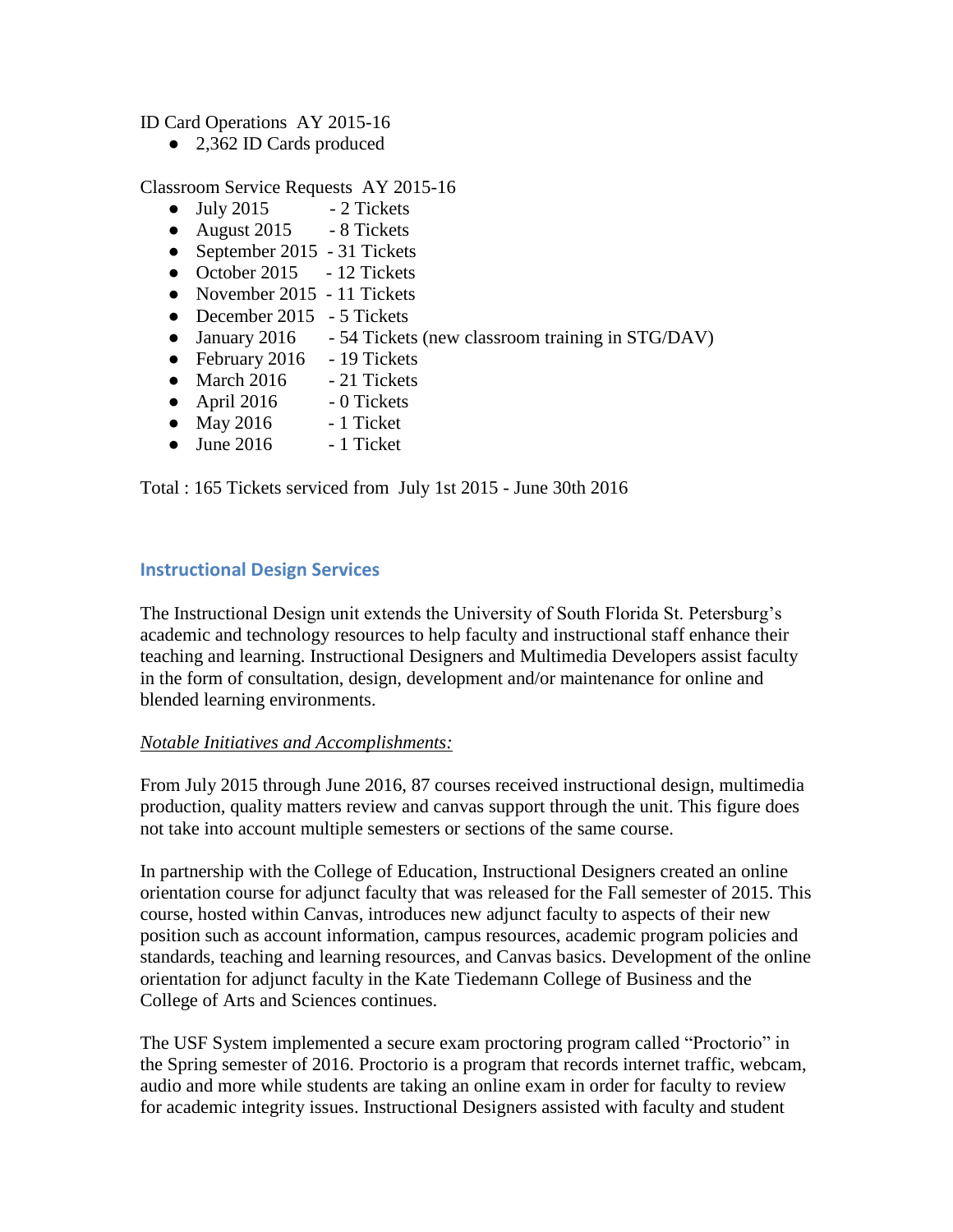awareness, training, implementation, faculty review of data, and connection to tech support.

USFSP continues to subscribe to Quality Matters and implements their rubric as a design and quality management tool. In AY 2015-2016, four courses received Quality Matters Certification through the external peer review process. The Instructional Design Unit completed ten internal reviews. There are currently three courses undergoing the external review process.

Additionally, all Instructional Designers received training and certification to facilitate official QM certified workshops for the institution. OLITS is now able to offer "Applying the QM Rubric" as both face-to-face and online workshops and "Improving Your Online Course" as a face-to-face workshop for our faculty and instructional staff. We are in the process of obtaining certification to offer "Improving Your Online Course" as an online workshop. To date, our institution has 12 certified Peer Reviewers that have participated on 16 national course reviews.

The Distance Learning Accessibility Committee continues to support efforts to improve accessibility and universal design for students with and without disabilities in online and blended learning environments. Many members of the committee authored an article based on their closed captioning research titled "Closed captioning matters: examining the value of closed captions for all students" that will appear in the Fall 2016 issue of the Journal of Postsecondary Education and Disability. The committee presented the results of their closed captioning research at two conferences with national audiences in the field of online learning. The committee also consulted with Southern Illinois University, Hillsborough Community College, and other USF Campuses on improving captioning procedures within their online learning departments. The committee has begun a partnership with Oregon State University on an Institute of Education Sciences grant to build a toolbox for institutions nationwide looking to begin closed captioning for online media.

The Instructional Design Unit continues to collaborate with the Faculty Professional Development Unit to assist with development and delivery of workshops focused on instructional strategy and technology integration. The unit also collaborates with the Video Production Unit to create and edit multimedia to enhance courses developed with support from the department.

#### **Video Production Services**

Video Production Services offers comprehensive video/audio production and webcasting services for a wide variety of needs using our broadcast quality studio. Services that the unit provides assists faculty and staff at USFSP by providing them with a set of comprehensive and flexible multimedia services to integrate media in the classroom and within online courses. Our professional grade equipment as well as dedicated staff work closely with faculty in all areas of production.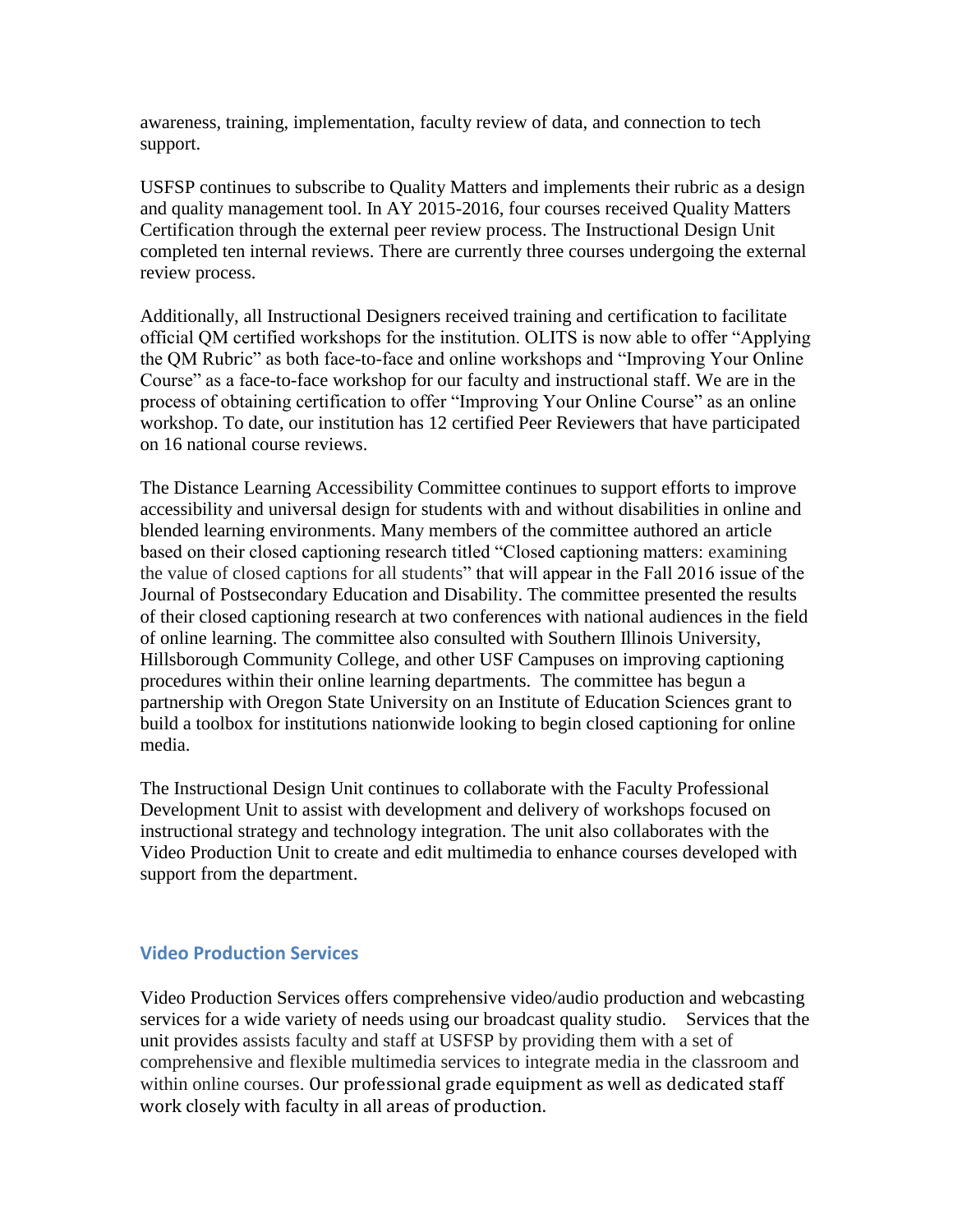#### *Notable Initiatives and Accomplishments:*

Over the past few years the studio was upgraded to newer technology to include a switchover from analog to digital and the addition of extra monitors for studio viewing. This high quality upgrade has lead to an increased demand of our services. For this reason we installed two new small studio booths that faculty can use on demand. These two rooms have been met with great success with nearly ⅓ of our video production events taking place in the studio booth.

OLITS accomplished streamlining a workflow process for recording sessions from the studio. Now, we are able to see how and when videos are recorded and where they are in the production process: production, post-production, and completed. By doing this, the Instructional Designers are able to easily keep track of their faculty videos and integrate them in their respective Canvas courses.

OLITS has also acquired Lightboard technology and renovated an old production room to become the Lightboard Studio. A Lightboard is similar to a white board. The Lightboard is made of glass and the professor writes facing the audience, versus having their back towards the audience, using brightly colored neon markers, in a dark room with lights to illuminate the writing on the board. The Lightboard is a great tool for building personal connections, especially in an online course because students are seeing the instructor's face throughout the video.

Using this technology, faculty members have been able to record short video topics for their courses. During the spring and summer semesters of 2016, courses that were recorded using the Lightboard include Spanish, French, Teaching Elementary Math, and Educational Leadership.

A new initiative for the OLITS team are the "Minute to learn it" videos. These oneminute videos will highlight the services offered by OLITS and will go live in fall 2016. We will release one video each week during the semester. These video are designed to entice faculty to explore new trends in online learning and to seek out new training opportunities.

The campus also lost their main video conferencing facility this past year. Since then, OLITS has become the VTC hub of the campus. For AY 2014-2015, OLITS supported 28 video conferences between USF System campuses in support of various committees and system wide meetings.

Number of events supporting video production services for AY 2015-2016:

- July 2015 18
- August 2015 16
- September 2015 20
- October 2015 30
- November 2015 25
- December 2015 13
- January 2016 42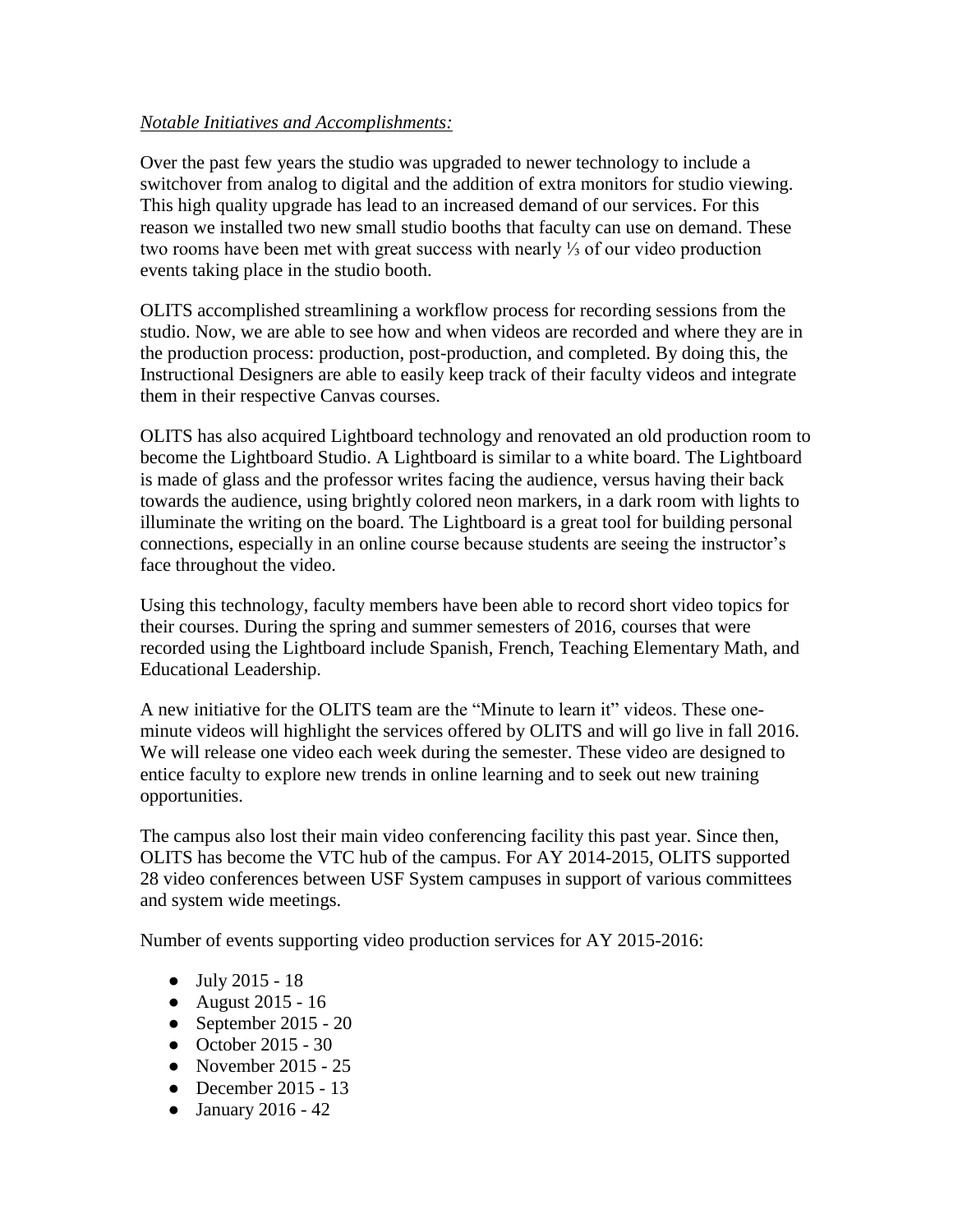- February 2016 41
- March 2016 53
- April 2016 44
- May 2016 46
- June  $2016 47$

Total for AY 2015/16 - 395 events support

# **Professional Development Services**

OLITS offered a wide array of training services in AY 2015/2016 to support USFSP faculty. Training workshops consisted of in-house training and web-based training from in-house production as well as third-party vendors.

#### **Professional Development**

Faculty professional development is designed to provide comprehensive training to meet the online professional developments needs of faculty and staff to foster excellence in teaching and learning. The continued goals of OLITS professional development are to enhance effective online teaching methods and practices, promote collaboration, develop technological competences, enhance creativity, and enrich student learning and success.

#### *Notable Initiatives and Accomplishments:*

OLITS professional development achieved a number of major successes in AY 2015/2016. We fully implemented a stipend program by which faculty may be compensated for the additional knowledge and skills required to design, develop, and deliver a fully online class. Compensation was fully contingent on a program of training in online best practices that was tailored to each individual faculty member. The stipend program has proven to be quite successful with 50 USFSP courses approved to move through the stipend program.

OLITS also reached a major goal in February 2016 by hosting a system-wide professional development conference, the Bay-to-Bay Distance Learning Symposium. This one-day event featured four of our own faculty as guest speakers to highlight their achievements as online instructors and share their insights with their peers from across the USF system. The program was capped off with a keynote by Sir Ken Robinson in which he spoke of how growth, change, and innovation can sustain our long-term goals for success here at USFSP. The program was so well received that symposium is scheduled to be hosted again by USFSP on February 10, 2017.

OLITS professional development has also recently become fully integrated into the new USFSP Center for Innovative Teaching and Learning (CITL). This integration was announced during the 2016 Bay-to-Bay Distance Learning Symposium. The CITL is currently under development and its advisory board is chaired by the Interim RVCAA Dr. Mark Durand with representation on the board by Otis Wilder, the OLITS (and now CITL) professional development coordinator.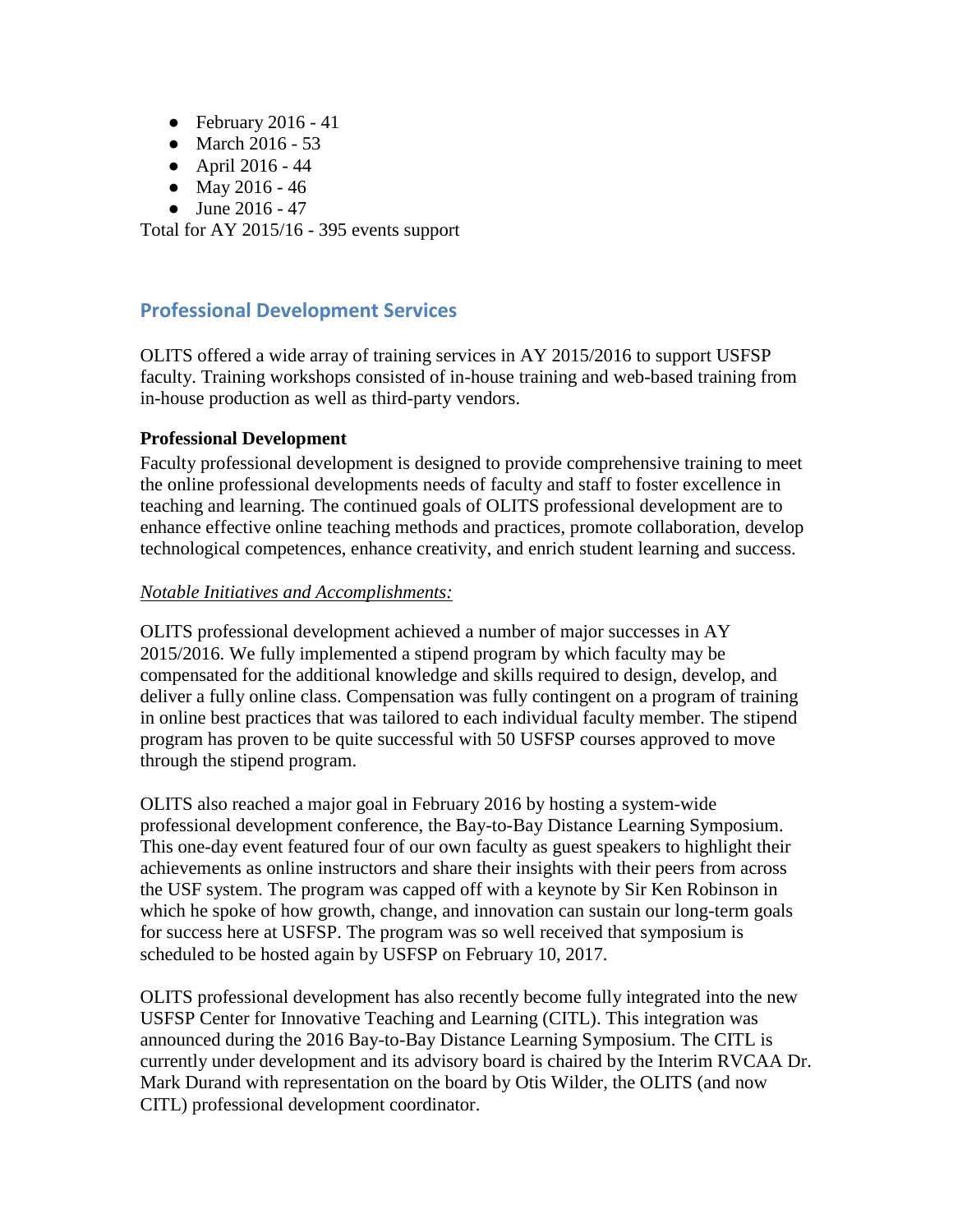#### **Training Development and Delivery**

Professional development training at OLITS is subdivided into three distinct categories of focus: technology, pedagogy, and Canvas LMS.

#### Technology Training

OLITS technology training focuses on education technologies as well as social and productivity platforms. All of the various trainings offered by OLITS aid in the development and delivery of the educational goals faculty wish to achieve with their students.

#### Pedagogy Training

The focus of OLITS pedagogy trainings are rooted in existing adult learning theories and best practices. The theories and practices used in OLITS workshops are also presented through the Quality Matters (QM) framework and rubric which aligns with department, university, and board of governors goals for quality online education. Currently, the OLITS staff are certified to facilitate three of the major QM workshops in both online and face-to-face delivery modalities.

#### Canvas LMS Training

OLITS is committed to supporting faculty with ongoing training for the Canvas LMS. Training workshops are offered to faculty on-demand, including on-boarding for new faculty. OLITS also provides two weeks of Canvas open labs at the beginning and end of each semester. Open labs are scheduled in blocks of time with walk-in service for faculty training and troubleshooting.

| <b>Platform Statistics</b>     |                             |    |
|--------------------------------|-----------------------------|----|
|                                | AY 2014/2015   AY 2015/2016 |    |
| Number of Technology workshops | 22.                         | 24 |
| Number of Pedagogy workshops   | 14                          | 18 |
| Number of Canvas LMS workshops |                             | 10 |
| Total                          |                             |    |

|           | <b>Total Faculty</b><br>(Headcount) | Total contact<br>hours |
|-----------|-------------------------------------|------------------------|
| Workshops | 69                                  | 373                    |
| Symposium | 190                                 | 1140                   |
| Totals    | 259                                 | 1513                   |

#### **Future Development**

The future of the OLITS professional development platform will continue to evolve in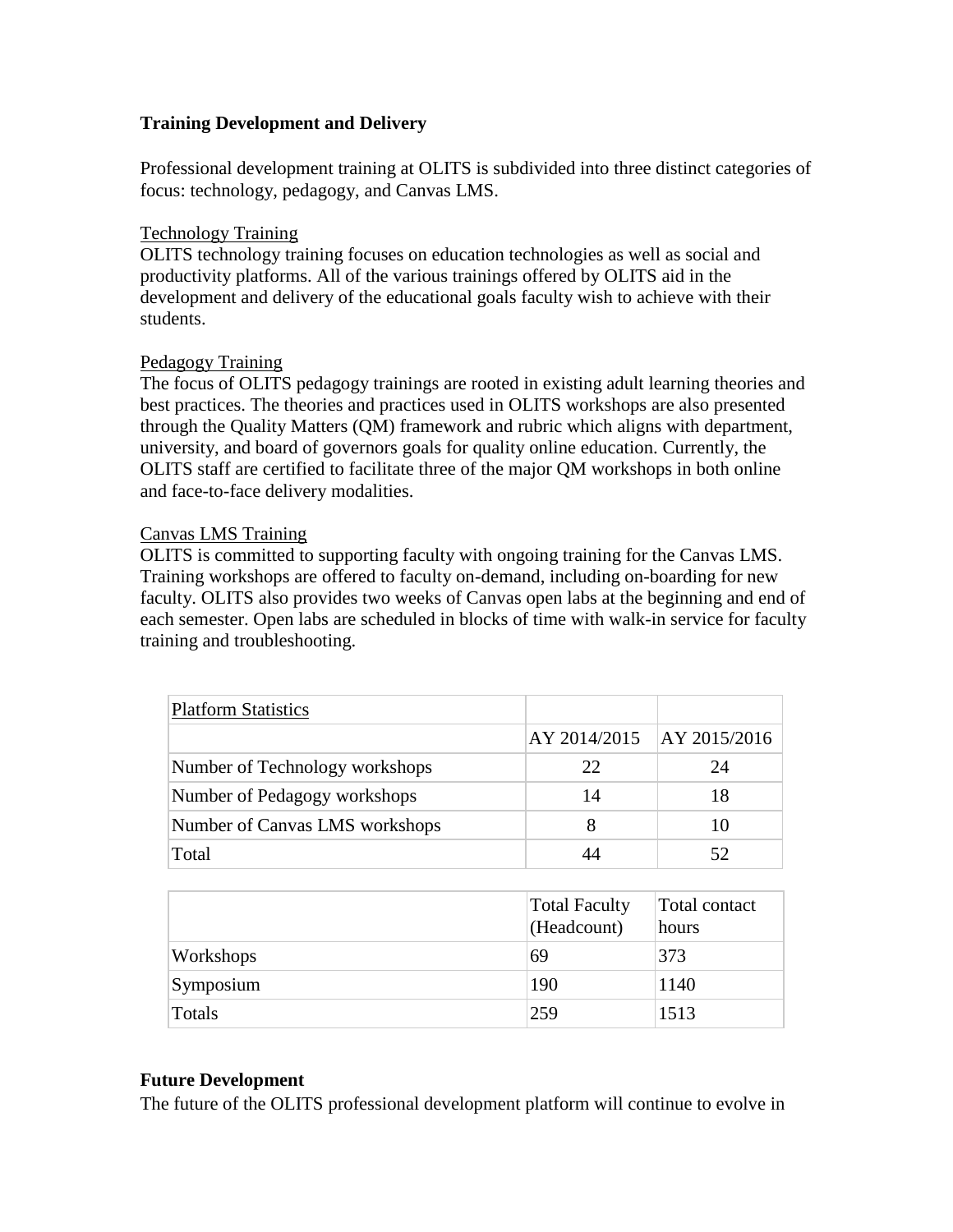AY 2016/2017. As the CITL continues to evolve, so too will OLITS. As faculty become more invested in their own goals for teaching and learning excellence, OLITS will quickly respond and adapt in order to align with the goals and mission of the CITL. In conjunction with our current faculty platform, OLITS will begin to develop a program of support for online students, especially those new to the online learning environment.

OLITS professional development will continue to evolve by expanding our outreach through a new social marketing campaign which includes a Facebook group, Twitter handle, and weekly blog postings by the OLITS staff. Training workshops will also continue to advance as our faculty knowledge grows by offering higher level workshops that focus on specific aspects of course building and delivery.

OLITS is also committed to continuing an annual symposium that focuses on the larger goals for the university. The Bay-to-Bay Learning Symposium will be a one-day development opportunity for all faculty including active learning and break-out sessions which will consist of the best of our own faculty sharing their experiences. The symposium will culminate with a keynote speaker to deliver a thought-provoking take on the theme of the event.

# **Staff Publications and Presentations**

#### **Publications**

Kmetz Morris, K., Frechette, C., Dukes, L., Stowell, N., Emert Topping, N., Brodosi, D. (in press). Closed captioning matters: examining the value of closed captions for all students. *Journal of Postsecondary Education and Disability.*

Dukes, L., Walker, Z., Kmetz Morris, K. (in press). Universal design in education. In B. Frey (Ed.), *The SAGE encyclopedia of educational research, measurement, and evaluation.* Thousand Oaks, CA: SAGE.

Wilder, O. (2016). *The preservice elementary teacher affect scale for science: A validation study* (Master's thesis).

Davis, C. J., Morris, K. M. (2015) Student Engagement: The core model and inter-cohort analysis. *Information Systems Education Journal,* 13(3) pp 4-14.[http://isedj.org/2015-](http://isedj.org/2015-13/n3/ISEDJv13n3p4.html) [13/n3/ISEDJv13n3p4.html](http://isedj.org/2015-13/n3/ISEDJv13n3p4.html)

Kmetz, K., Davis, C. J. (2014). Access to on-line learning: a SAD case. *Information Systems Education Journal,* 12(2) pp 10-17. [http://isedj.org/2014-](http://isedj.org/2014-12/n2/ISEDJv12n2p10.html)